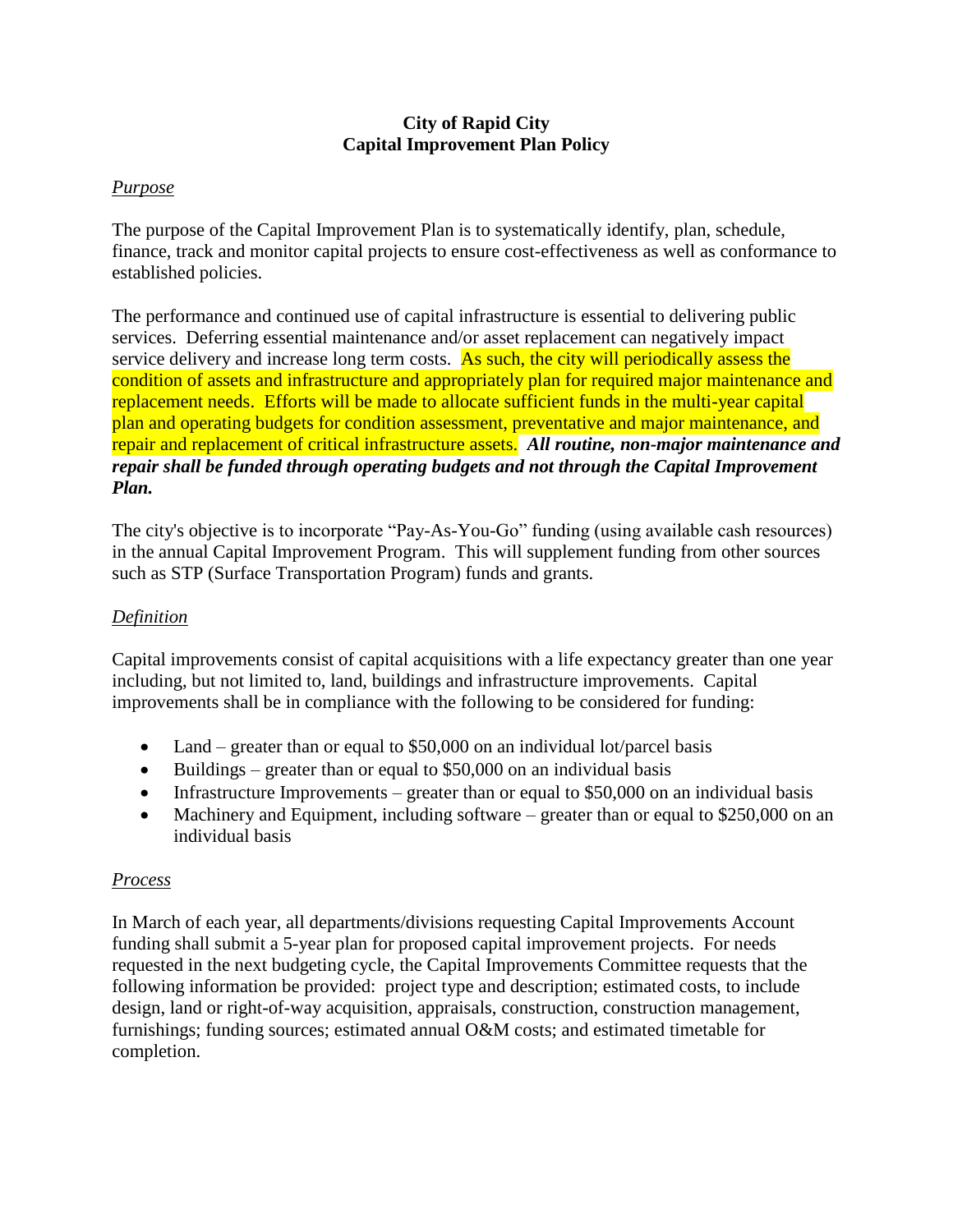The City Finance Officer will annually submit a financially balanced, five-year Capital Improvement Plan for review by the CIP Committee. The Capital Improvement Program will incorporate a methodology to determine a general sense of project priority according to community needs. For Public Works Infrastructure projects, the primary focus will be based on rehabilitation, joint projects with utilities and in-fill development. For all other projects, the primary focus will be based on public health and safety, maintenance and rehabilitation.

The Capital Improvements Committee shall consider all requests for capital improvements, develop recommendations for the annual capital budget and the 5-year capital improvement plan and present this to the Mayor for inclusion in the budget. The first year of the adopted capital plan will be the capital budget for that fiscal year.

The final capital improvements plan, as recommended by the Capital Improvements Committee shall be forwarded to the City Council for final approval. No project may be undertaken until such time as the Common Council has approved the capital improvements plan or an amendment to the plan addressing that project. The Common Council shall approve the request to advertise for bids and the bids shall be awarded by the Common Council in accordance with all appropriate bid procedures.

Staff will monitor projects in progress to ensure their timely completion or the adjustment of the Capital Improvement Program as approved by Council if a project is delayed or deferred. Status reports will be presented to CIP Committee and forwarded to the City Council to share project progress and identify significant issues associated with a project, if any. The Capital Improvement Committee has the authority to reprioritize projects within a budgeted line item.

The Capital Improvement Program will be updated annually as a multi-departmental effort.

# *Funding Allocations*

Beginning with calendar year 2018, the funding allocation for capital improvement projects shall be as follows:

- Public Works Infrastructure  $-60\%$  of projected sales tax revenue
- Parks & Recreation  $-6\%$  of projected sales tax revenue
- Government Facilities  $-6\%$  of projected sales tax revenue
- Information Technology  $-1\%$  of projected sales tax revenue
- Fire Vehicles  $-3\%$  of projected sales tax revenue
- $\bullet$  Interdepartmental Charges 9% of projected sales tax revenues
- Debt Service approximately 14% of projected sales tax revenues (based on actual)
- Detox Facility approximately 2% of projected sales tax revenues (actual is \$300,000 with final payment made in 2018)

In calendar year 2019, the funding allocation for capital improvement projects shall be as follows:

• Public Works Infrastructure  $-62\%$  of projected sales tax revenue